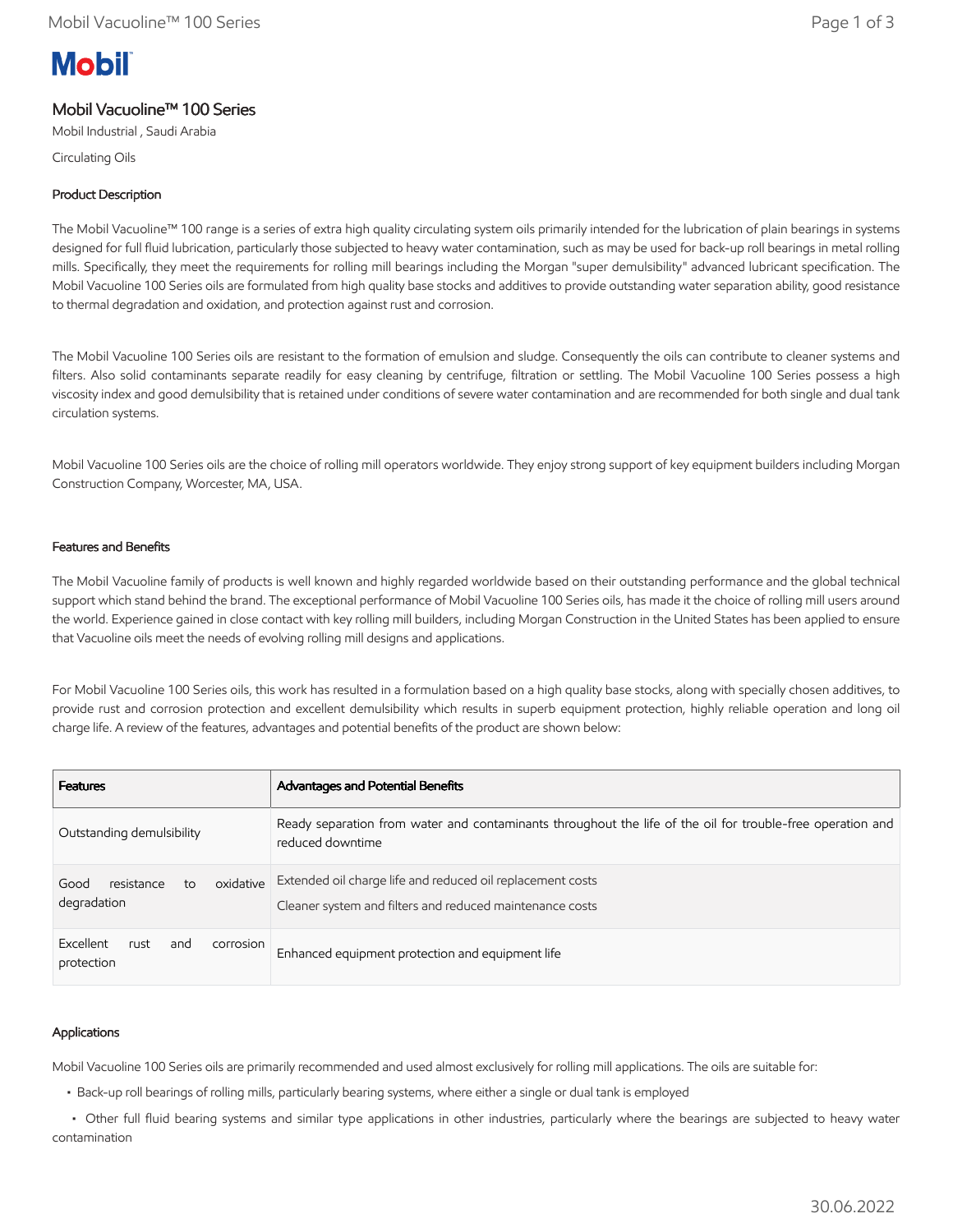#### Specifications and Approvals

| This product meets or exceeds the requirements of:                     |  | 133 | 137      | 146      | 148 |
|------------------------------------------------------------------------|--|-----|----------|----------|-----|
| DIN 51517-2:2018-09                                                    |  |     |          | X        |     |
| SMS Siemag Morgoil-Lubricant Spec Adv Lubricant SN 180 Part 4: 2016-04 |  |     | $\times$ | $\times$ |     |
| SMS Siemag Morgoil-Lubricant Spec Std Lubricant SN 180 Part 3: 2016-04 |  |     | $\times$ |          |     |

#### Properties and Specifications

| Property                                                                  | 128            | 133            | 137            | 146            | 148                 |
|---------------------------------------------------------------------------|----------------|----------------|----------------|----------------|---------------------|
| Grade                                                                     | <b>ISO 150</b> | <b>ISO 220</b> | <b>ISO 320</b> | <b>ISO 460</b> | <b>ISO 680</b>      |
| Copper Strip Corrosion, 3 h, 100 C, Rating, ASTM D130                     | 1B             | 1B             | 1B             | 1B             | 1B                  |
| Demulsibility, Emulsion, 52 C, Non-EP Oils, ml, ASTM D2711(mod)           |                |                |                |                | 40                  |
| Demulsibility, Free Water, 52 C (125 F), Non-EP Oils, ml, ASTM D2711(mod) | 40             | 36             | 39             | 41             |                     |
| Density @ 15 C, kg/l, ASTM D4052                                          | 0.89           | 0.89           | 0.9            | 0.9            | 0.91                |
| Emulsion, Time to 40/37/3, 82 C, min, ASTM D1401                          | 15             | 20             | 25             | 30             | 35                  |
| Flash Point, Cleveland Open Cup, °C, ASTM D92                             | 280            | 288            | 286            | 296            | 318                 |
| Foam, Sequence I, Stability, ml, ASTM D892                                | $\mathbf{O}$   | $\overline{0}$ | $\mathbf{O}$   | $\overline{0}$ | $\mathsf{O}\xspace$ |
| Foam, Sequence I, Tendency, ml, ASTM D892                                 | $\mathbf{O}$   | $\mathbf 0$    | $\mathbf 0$    | $\mathbf 0$    | $\mathsf{O}\xspace$ |
| Kinematic Viscosity @ 100 C, mm2/s, ASTM D445                             | 14.8           | 18.8           | 23.9           | 30.1           | 36.7                |
| Kinematic Viscosity @ 40 C, mm2/s, ASTM D445                              | 150            | 220            | 320            | 460            | 680                 |
| Pour Point, °C, ASTM D97                                                  | $-9$           | $-6$           | $-9$           | $-6$           | $-6$                |
| Rust Characteristics, Procedure A, ASTM D665                              | <b>PASS</b>    | <b>PASS</b>    | <b>PASS</b>    | <b>PASS</b>    | <b>PASS</b>         |
| Viscosity Index, ASTM D2270                                               | 96             | 95             | 95             | 95             | 91                  |

#### Health and Safety

Health and Safety recommendations for this product can be found on the Material Safety Data Sheet (MSDS) @ [http://www.msds.exxonmobil.com/psims](http://www.msds.exxonmobil.com/psims/psims.aspx) /psims.aspx

All trademarks used herein are trademarks or registered trademarks of Exxon Mobil Corporation or one of its subsidiaries unless indicated otherwise.

05-2022 APSCO Jeddah, Saudi-Arabia

#### Tel: 00966-2-6081171 / Fax: 00966-2-6370966

Typical Properties are typical of those obtained with normal production tolerance and do not constitute a specification. Variations that do not affect product performance are to be expected during normal manufacture and at different blending locations. The information contained herein is subject to change without notice. All products may not be available locally. For more information, contact your local ExxonMobil contact or visit